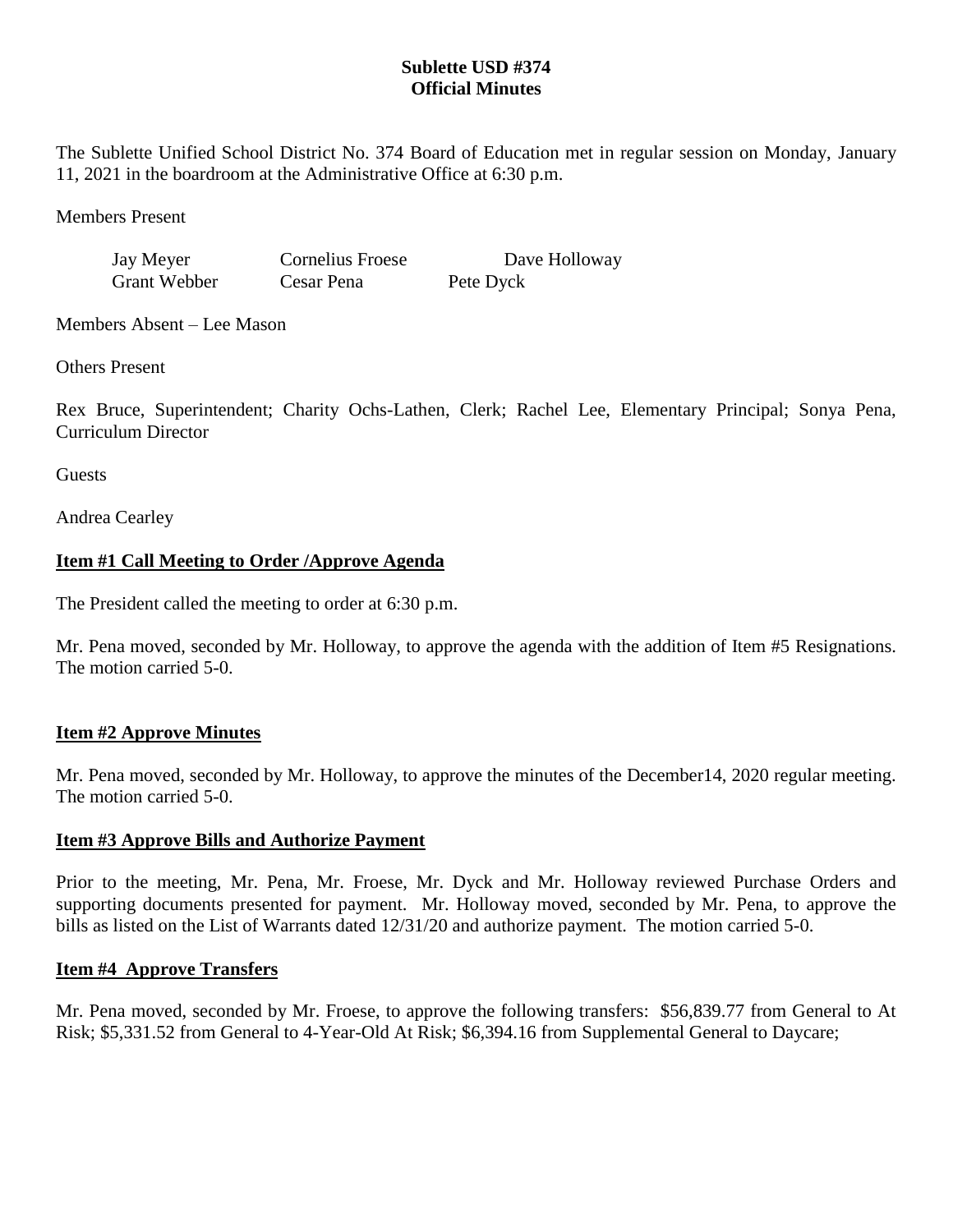Board Minutes Page 2 January 11, 2021

\$10,770.02 from General to Bilingual; \$7,243.80 from General to Food Service; \$345.00 from General to Professional Development; \$58,242.56 from General to Special Education; and \$3,251.65 from General to Vocational Fund. The motion carried 5-0.

## **PUBLIC FORUM**

There was no public forum.

Mr. Webber entered the meeting at 6:35pm.

## **Reports**

### Curriculum

Mrs. Pena reported that January 4<sup>th</sup> In Service continued with dyslexia training; Lexia; and team meetings with the Science and Social Studies programs. SWPRSC met for accreditation. There will be a new format for next year. This spring will plan to get curriculum started in the High School to begin in August. Link In Service will be January 18, 2021. They will feature 5 different key speakers and Paras will be in for  $\frac{1}{2}$  day and do training with Gayla Lofink.

#### Principals

Mr. Marlin was not present. He was at MS ballgames.

Mrs. Lee reported the elementary Spelling Bee will be held on January 20 and streamed live. There will be two from each grade, 4<sup>th</sup>-6<sup>th</sup> that will advance to county Spelling Bee in February. The fifth and sixth grade science fair will be virtual and they will prepare slides, not the traditional boards. State Science Fair will be virtual as well. Parent Teacher Conferences will be virtual this year. It was done this way in the fall and it went well.

#### Activities Director

Mr. Carter was not present as he was in the hospital.

## SWPRSC/HPEC

Mr. Meyer reported on the SWPRSC Board meeting. He stated they met virtually. It was just regular business. It was reported that regular visits to schools will be made as needed or requested. SWPRSC approved a new Mic system in the big conference room. This will improve sound quality for meetings held there. Mr. Webber was not able to attend the HPEC Board Meeting

#### **Superintendent**

Mr. Bruce announced that Bobby Murphy has accepted the position of MSHS Principal. COVID relief money is estimated at \$275,000 and required to be spent by 2023. He is hoping to use for BEST and Summer School programs and some intervention programs to help struggling students. Mrs. Pena said that all Elementary School students have intervention but wants to have only students in need of intervention for the MS and HS students. Mr. Bruce also reported that Mr. Marlin will be assuming the duties of Activities Director while Mr. Carter is out.